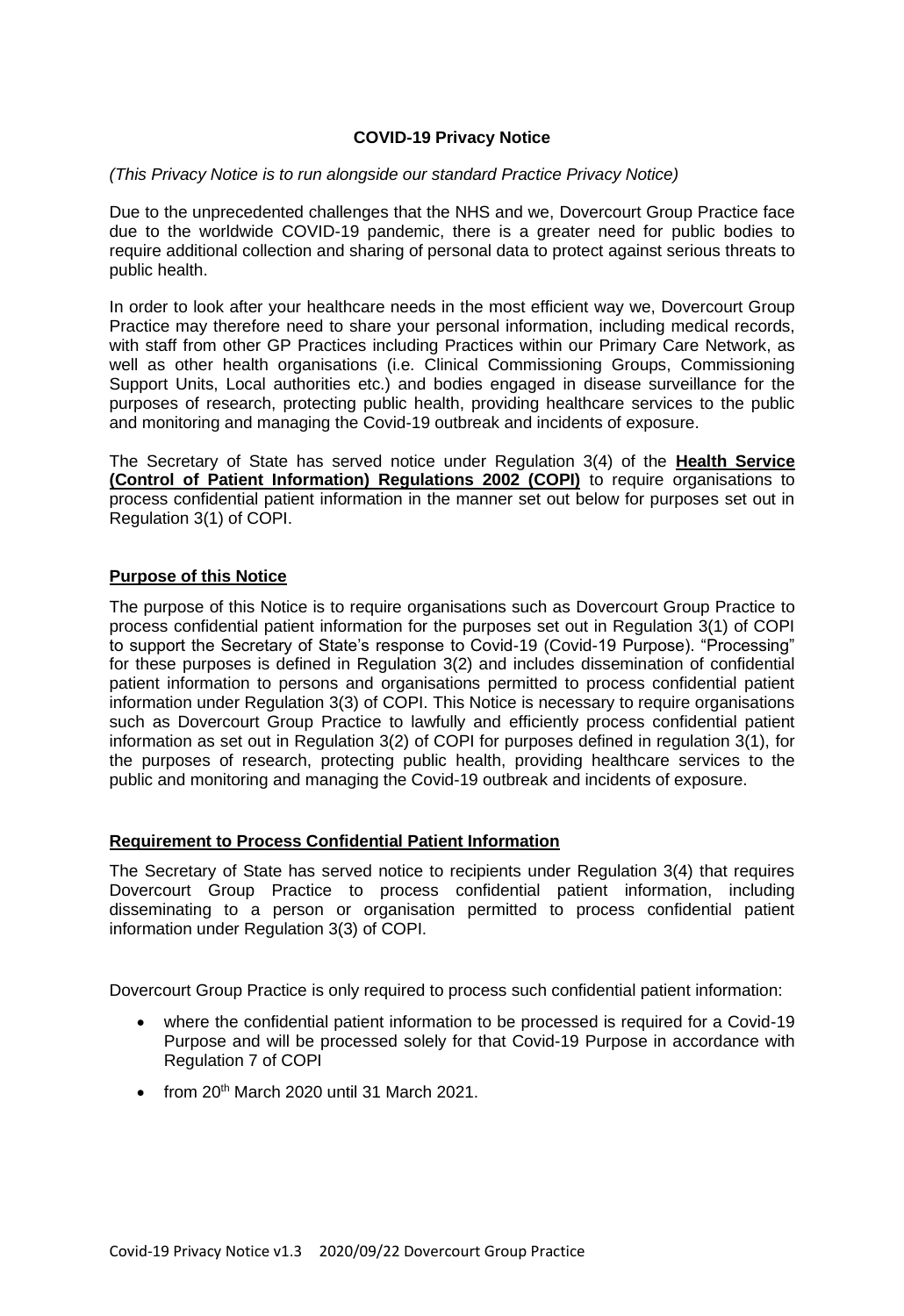# **Covid-19 Purpose**.

A Covid-19 Purpose includes but is not limited to the following:

- understanding Covid-19 and risks to public health, trends in Covid-19 and such risks, and controlling and preventing the spread of Covid-19 and such risks
- identifying and understanding information about patients or potential patients with or at risk of Covid-19, information about incidents of patient exposure to Covid-19 and the management of patients with or at risk of Covid-19 including: locating, contacting, screening, flagging and monitoring such patients and collecting information about and providing services in relation to testing, diagnosis, self-isolation, fitness to work, treatment, medical and social interventions and recovery from Covid-19
- understanding information about patient access to health services and adult social care services and the need for wider care of patients and vulnerable groups as a direct or indirect result of Covid-19 and the availability and capacity of those services or that care
- monitoring and managing the response to Covid-19 by health and social care bodies and the Government including providing information to the public about Covid-19 and its effectiveness and information about capacity, medicines, equipment, supplies, services and the workforce within the health services and adult social care services
- delivering services to patients, clinicians, the health services and adult social care services workforce and the public about and in connection with Covid-19, including the provision of information, fit notes and the provision of health care and adult social care services
- research and planning in relation to Covid-19.

# **Recording of processing**

A record will be kept by Dovercourt Group Practice of all data processed under this Notice.

### **Sending Public Health Messages**

Data protection and electronic communication laws will not stop Dovercourt Group Practice from sending public health messages to you, either by phone, text or email as these messages are not direct marketing.

### **Digital Consultations**

It may also be necessary, where the latest technology allows Dovercourt Group Practice to do so, to use your information and health data to facilitate digital consultations and diagnoses and we will always do this with your security in mind.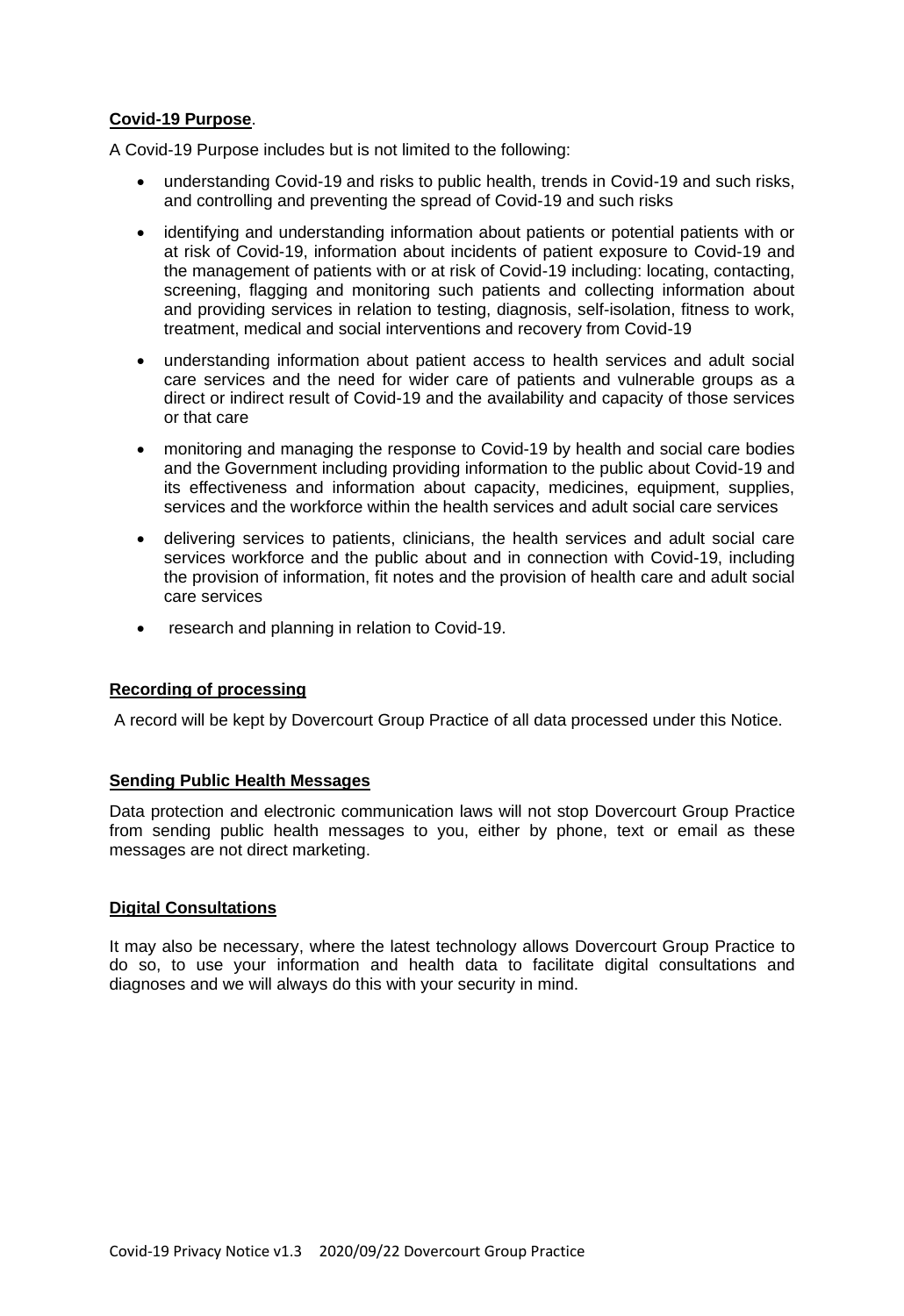## **Research and Pandemic Planning**

The Secretary of State has directed NHS Digital to collect, process and analyse data in connection with COVID-19 to support the Secretary of State's response to COVID-19 and support various COVID-19 purposes set out in the COVID-19 Public Health Directions 2020, 17 March 2020 (as amended) (COVID-19 Direction) and below. This enables NHS Digital to collect data and analyse and link the data for COVID-19 purposes with other data held by NHS Digital.

The purpose of the data collection is also to respond to the intense demand for General Practice data to be shared in support of vital planning and research for COVID-19 purposes, including under the general legal notice issued by the Secretary of State under Regulation 3(4) of the Health Service (Control of Patient Information) Regulations 2002 (COPI). NHS Digital has therefore been requested by the joint co-chairs of the Joint GP IT

Committee (JGPITC) (the BMA and RCGP) to provide a tactical solution during the period of the COVID-19 pandemic to meet this demand and to relieve the growing burden and responsibility on General Practices. On 15 April 2020 the BMA and RCGP therefore gave their support via JGPITC to NHS Digital's proposal to use the General Practice Extraction Service (GPES) to deliver a data collection from General Practices, at scale and pace, as a tactical solution to support the COVID-19 response in the pandemic emergency period.

It is a requirement of the JGPITC that all requests by organisations to access and use this data will need to be made via the NHSX SPOC COVID-19 request process, that will triage and prioritise these requests and refer appropriate requests on to the NHS Digital Data Access Request Service (DARS). NHS Digital will consult with representatives of the BMA and the RCGP on all requests for access to the data. An outline of the process for this agreed with the BMA and the RCGP is published here. Requests by organisations to access record level data from this collection will also be subject to Independent Group Advising on the Release of Data (IGARD) consideration. Data applicants will need to demonstrate they have a lawful basis to access the data for COVID-19 purposes.

# **Benefits of this sharing**

Organisations, including the Government, health and social care organisations and researchers need access to this vital data for a range of COVID-19 purposes, to help plan, monitor and manage the national response to the COVID-19 pandemic, which will help save lives. COVID-19 purposes for which this data may be analysed and used may include:

- understanding COVID-19 and risks to public health, trends in COVID-19 and such risks, and controlling and preventing the spread of COVID-19 and such risks
- identifying and understanding information about patients or potential patients with, or at risk of COVID-19, information about incidents of patient exposure to COVID-19 and the management of patients with or at risk of COVID-19 including: locating, contacting, screening, flagging and monitoring such patients and collecting information about and providing services in relation to testing, diagnosis, selfisolation, fitness to work, treatment, medical and social interventions and recovery from COVID19
- understanding information about patient access to health services and adult social care services as a direct or indirect result of COVID-19, and the availability and capacity of those services • monitoring and managing the response to COVID-19 by health and social care bodies and the Government including providing information to the public about COVID-19 and its effectiveness and information about capacity, medicines, equipment, supplies, services and the workforce within the health services and adult social care services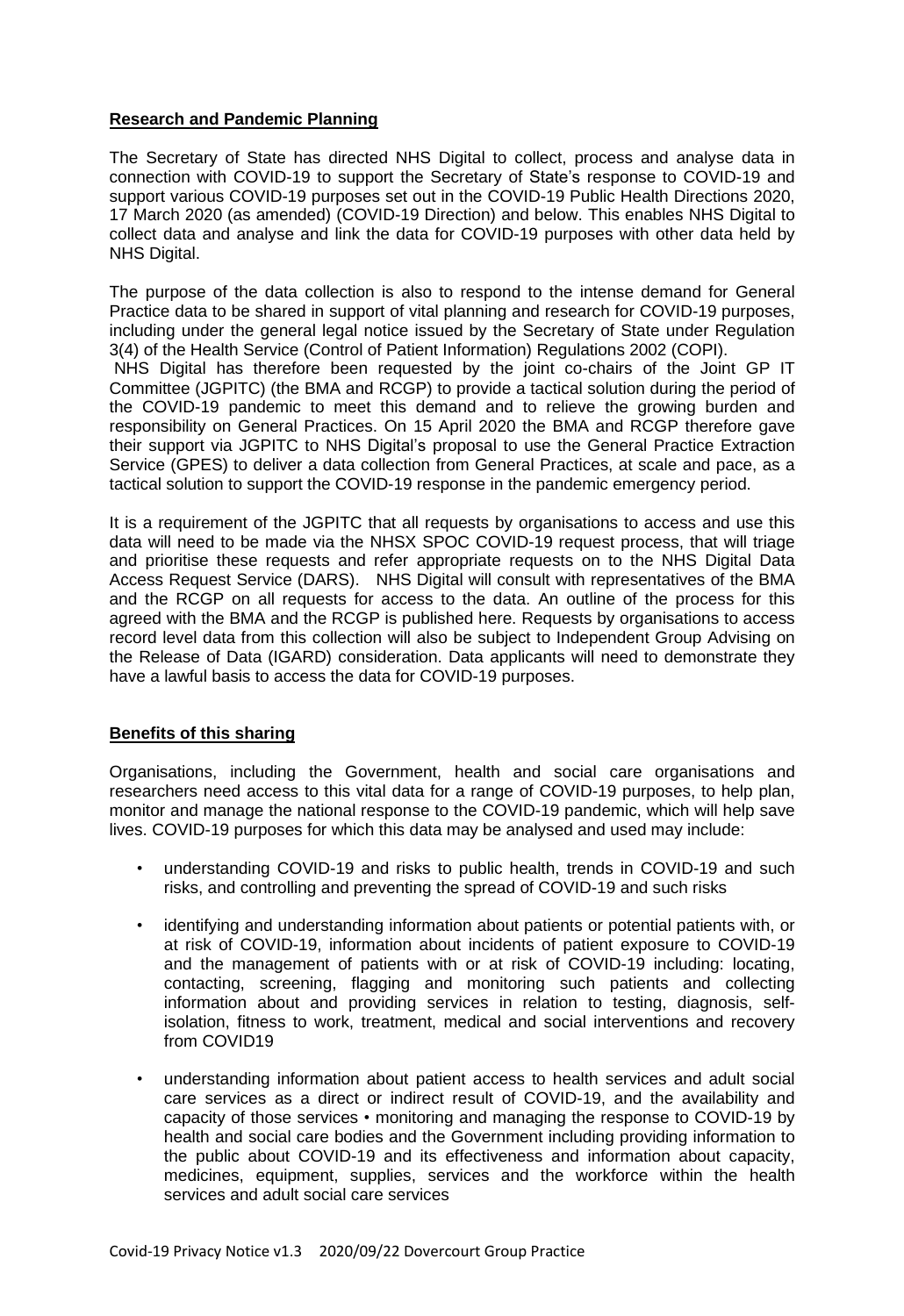- delivering services to patients, clinicians, the health services and adult social care services workforce and the public about and in connection with COVID-19, including the provision of information, fit notes and the provision of health care and adult social care services; and
- research and planning in relation to COVID-19.

Data may be analysed and linked to other data held by NHS Digital or held by other organisations to which access to the data is granted for COVID-19 purposes, through the process described above.

Data will be collected nationally from all GP Practices by NHS Digital every fortnight. All requests to access this data will be triaged through the NHSX SPOC COVID-19 request process and assessed and fulfilled by NHS Digital through DARS. This will significantly reduce the burden on General Practice at a time when demand on resources is high, enabling General Practice to focus on delivering health care and support to patients. It will also reduce compliance burden and risk for General Practice associated with sharing data and complying with the terms of the general legal notice issued under COPI, which applies to General Practices.

### **Legal Basis for this collection**

NHS Digital has been directed by the Secretary of State under section 254 of the 2012 Act under the COVID-19 Direction to establish and operate a system for the collection and analysis of the information specified for this service: GPES Data for Pandemic Planning and Research (COVID-19). A copy of the COVID-19 Direction is published here: https://digital.nhs.uk//about-nhs-digital/corporate-information-and-documents/directionsanddata-provision-notices/secretary-of-state-directions/covid-19-public-health-directions-2020.

Details of the information to be collected can be found on the NHS Digital website – Specification of this DPN. Type 1 objections will be upheld in collecting this data from General Practices and therefore the data for those patients who have registered a Type 1 objection with their GP will not be collected. The Type 1 objection prevents an individual's personal identifiable confidential information from being shared outside of their GP Practice except when it is being used for the purposes of their direct care. The National Data Opt-Out will not apply to the collection of the data, as this is a collection which is required by law.

This information is required by NHS Digital under section 259(1)(a) of the 2012 Act to comply with the COVID-19 Direction. In line with section 259(5) of the 2012 Act, all organisations in England that are within the scope of this Notice, as identified below under Health and Social Care Bodies within the scope of the collection, must comply with the requirement and provide information to NHS Digital in the form, manner and for the period specified in this Notice. This Notice is issued in accordance with the procedure published as part of NHS Digital's duty under section 259(8) of the 2012 Act.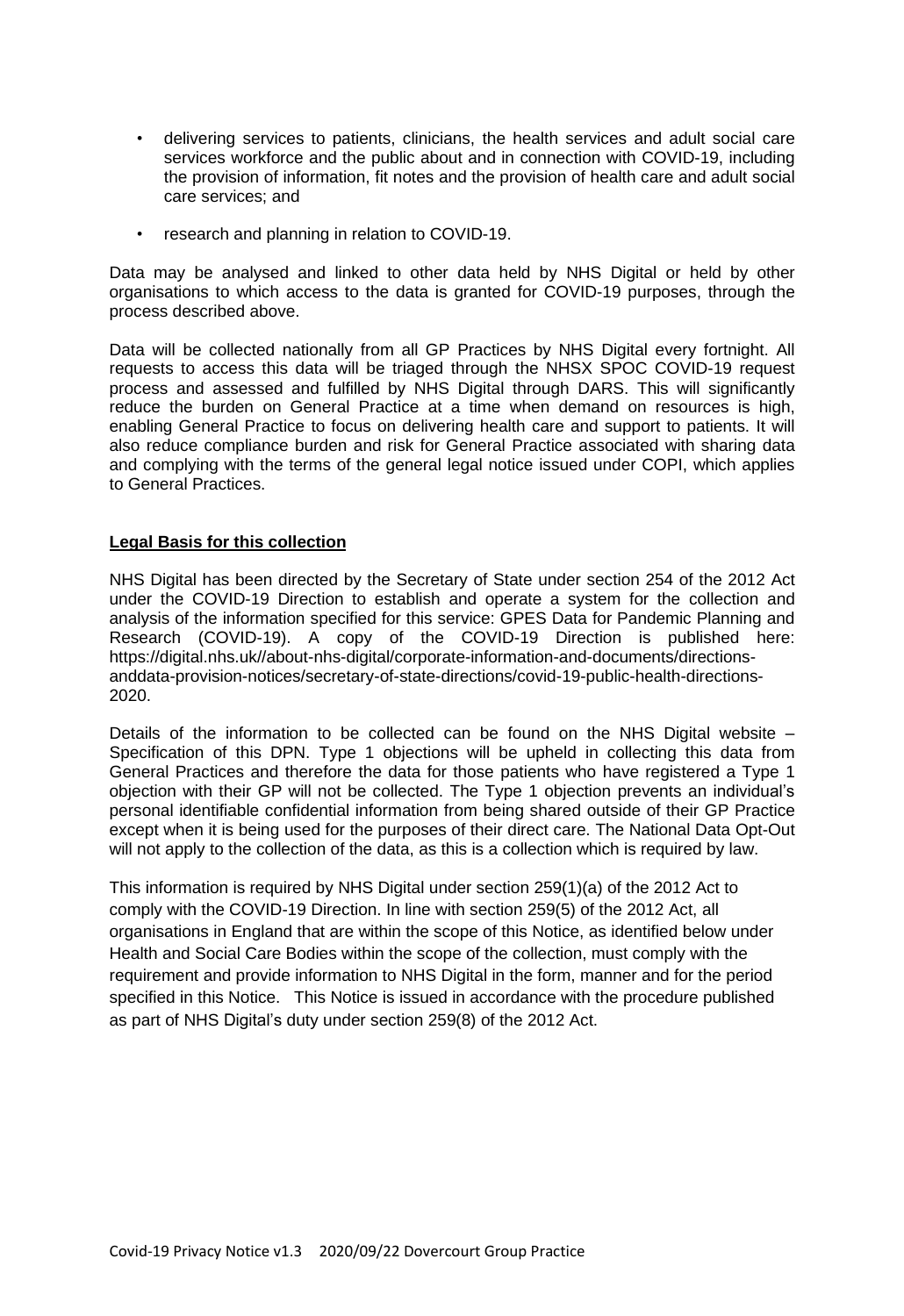In August 2020, the NHS announced that the seasonal national flu immunisation programme criteria for 2020 - 2021 will be expanded to include patients on the SPL. Therefore, to provide information that will support the identification of patients at moderate or high risk of complications from flu, a revision to the weekly extract of data has taken place. This, version three of the extract for the purpose of maintaining and updating the SPL, will continue until the expiry of the COVID-19 Direction. This is currently 31 March 2022 but will be reviewed in September 2020 and every six months thereafter. The frequency of the data collection may change in response to demand.

| Data collection extracted on a weekly basis<br>week commencing 13 April 2020                                                                                                                                                                                                                                                                                                                                                                                                                                                                                                                                                                                                                                                                                                                                                                                                                                                                                                                                                                                                            | Revised weekly data collection. The first<br>collection is due week commencing 28<br>September 220                                                                                                                                                                                                                                                                                                                                                                                                                                                                                                                                                                                                                                                                                                                                                                                                                                                                                                                                                                                                                                             |
|-----------------------------------------------------------------------------------------------------------------------------------------------------------------------------------------------------------------------------------------------------------------------------------------------------------------------------------------------------------------------------------------------------------------------------------------------------------------------------------------------------------------------------------------------------------------------------------------------------------------------------------------------------------------------------------------------------------------------------------------------------------------------------------------------------------------------------------------------------------------------------------------------------------------------------------------------------------------------------------------------------------------------------------------------------------------------------------------|------------------------------------------------------------------------------------------------------------------------------------------------------------------------------------------------------------------------------------------------------------------------------------------------------------------------------------------------------------------------------------------------------------------------------------------------------------------------------------------------------------------------------------------------------------------------------------------------------------------------------------------------------------------------------------------------------------------------------------------------------------------------------------------------------------------------------------------------------------------------------------------------------------------------------------------------------------------------------------------------------------------------------------------------------------------------------------------------------------------------------------------------|
| All patients with defined long-term medical<br>conditions which pose a COVID-19 risk,                                                                                                                                                                                                                                                                                                                                                                                                                                                                                                                                                                                                                                                                                                                                                                                                                                                                                                                                                                                                   | All patients with defined long-term medical<br>conditions which pose a COVID-19 risk,                                                                                                                                                                                                                                                                                                                                                                                                                                                                                                                                                                                                                                                                                                                                                                                                                                                                                                                                                                                                                                                          |
| identified as clinically extremely vulnerable<br>that risk and/or<br>on certain<br>drug<br>to<br>treatments as below:                                                                                                                                                                                                                                                                                                                                                                                                                                                                                                                                                                                                                                                                                                                                                                                                                                                                                                                                                                   | identified<br>clinically<br>as<br>extremely<br>vulnerable/potentially clinically vulnerable to<br>that risk and/or on certain drug treatments<br>as below:                                                                                                                                                                                                                                                                                                                                                                                                                                                                                                                                                                                                                                                                                                                                                                                                                                                                                                                                                                                     |
| Medical Conditions that provide information<br>on clinically vulnerable patients<br>Severe asthma and dust related<br>lung disease with relevant treatment<br>in the last 12 months<br>(asthma<br>treatment & prednisolone OR high<br>dose cortiscosteroid safety card)<br>COPD emphysema, and associated<br>٠<br>diseases<br>with<br>relevant<br>lung<br>treatment in the last 12 months<br>(COPD drugs OR high dose high<br>dose cortiscosteroid safety card<br>Non-asthma<br>non-COPD<br>and<br>٠<br>respiratory disease<br>Cancer(haem and others)<br>٠<br>Genetic, metabolic or autoimmune<br>disease<br>Immunosuppression drugs in the<br>٠<br>last 12 months<br>Flu-like symptoms or respiratory<br>$\bullet$<br>tract infections from 1 November<br>2019<br>Transplants<br>with<br>severe<br>$\bullet$<br>Immunosuppression drug treatment<br>in the last 12 months<br>Pregnant in last 9 months<br>Patients designated separately as at<br>COVID-19<br>risk<br>from<br>using<br>high/medium/low risk SNOWED CT<br>Codes, for example<br>Patients with a COVID-19 activity code | Medical Conditions that provide information<br>on clinically vulnerable patients<br>Severe asthma and dust related<br>lung disease with relevant treatment<br>in the last 12 months (asthma<br>treatment & prednisolone OR high<br>dose cortiscosteroid safety card)<br>COPD emphysema, and associated<br>$\bullet$<br>diseases<br>with<br>lung<br>relevant<br>treatment in the last 12 months<br>(COPD drugs OR high dose high<br>dose cortiscosteroid safety card<br>Non-asthma<br>non-COPD<br>and<br>$\bullet$<br>respiratory disease<br>Cancer(haem and others)<br>$\bullet$<br>Genetic, metabolic or autoimmune<br>$\bullet$<br>disease<br>Immunosuppression drugs in the<br>$\bullet$<br>last 12 months<br>Flu-like symptoms or respiratory<br>$\bullet$<br>tract infections from 1 November<br>2019<br>Transplants<br>with<br>severe<br>Immunosuppression drug treatment<br>in the last 12 months<br>Pregnant in last 9 months<br>No change<br>Patients designated separately as at<br>COVID-19<br>risk<br>from<br>using<br>high/medium/low risk SNOWED CT<br>Codes, for example<br>No change<br>Patients with a COVID-19 activity code |
|                                                                                                                                                                                                                                                                                                                                                                                                                                                                                                                                                                                                                                                                                                                                                                                                                                                                                                                                                                                                                                                                                         | No change                                                                                                                                                                                                                                                                                                                                                                                                                                                                                                                                                                                                                                                                                                                                                                                                                                                                                                                                                                                                                                                                                                                                      |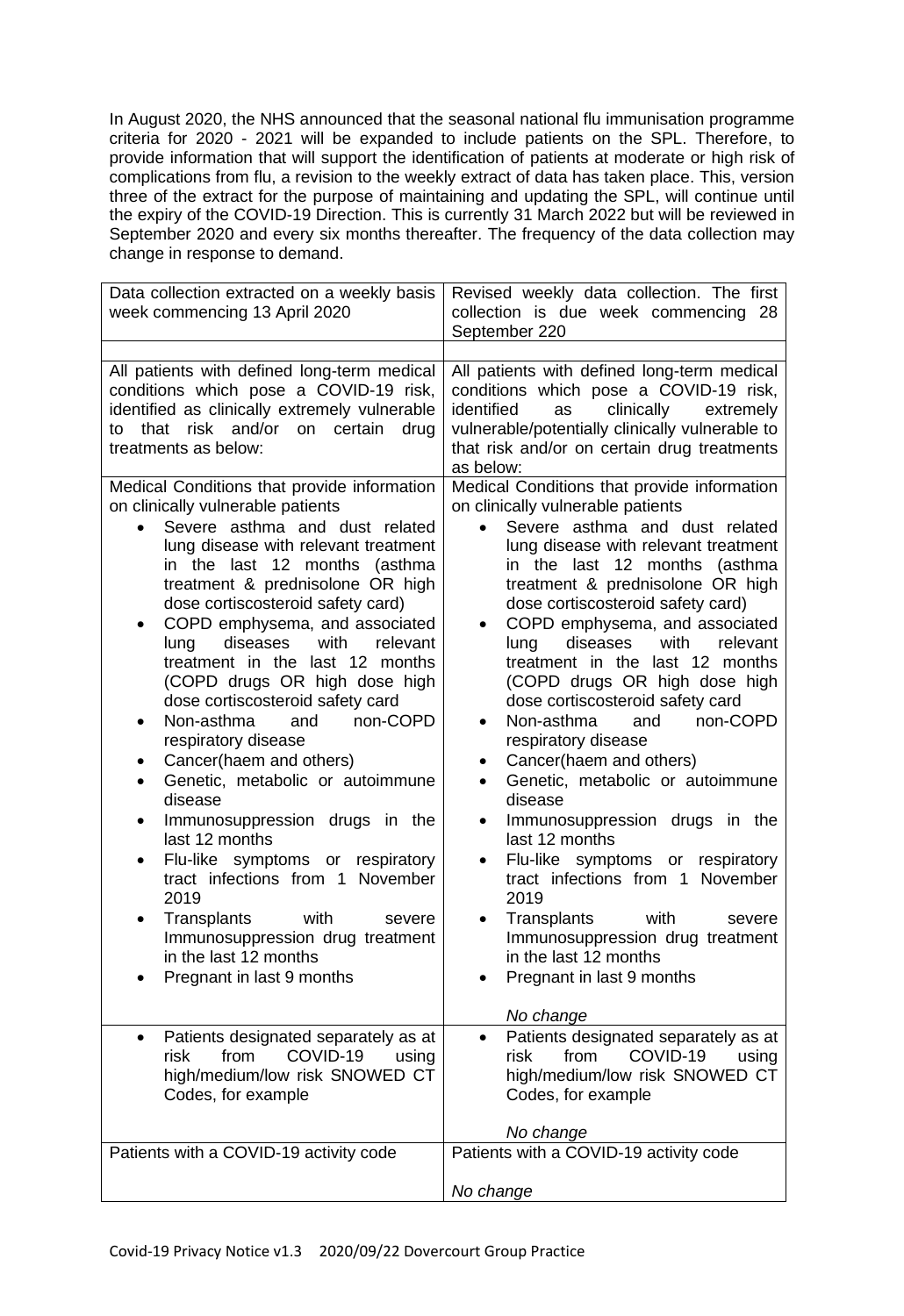| Clinically vulnerable patients (eligible for                                 |
|------------------------------------------------------------------------------|
| seasonal flu vaccination)                                                    |
| <b>Chronic Respiratory disease</b><br>$\bullet$                              |
| Unresolved asthma<br>with<br>recent<br>$\bullet$                             |
| asthma drug treatment (in the last                                           |
| 12 months) or has ever had an                                                |
| emergency hospital admission due                                             |
| to asthma                                                                    |
| Chronic heart disease<br>$\bullet$                                           |
| Unresolved chronic kidney disease<br>$\bullet$<br>stage3,4 and 5             |
| Unresolved diabetes mellitus<br>$\bullet$                                    |
| Unresolved<br>immunosuppression                                              |
| diagnosis                                                                    |
| Immunosuppression procedure<br>in<br>$\bullet$<br>the last 12 months         |
| <b>Chronic Liver disease</b><br>$\bullet$                                    |
| Chronic neurological disease<br>$\bullet$                                    |
| Pregnant in the last 9 months<br>$\bullet$                                   |
| (different<br>cluster<br>to<br>clinically<br>extremely vulnerable group)     |
| In patients aged 16 and over: BMI<br>٠                                       |
| of 40+ in the last 12 months                                                 |
| In patients aged 16 and over: Latest<br>٠<br>BMI in the last 3 years was 40+ |
| Learning<br>disability<br>(including<br>$\bullet$<br>Down's)                 |
| Has a "requires flu vaccination" code<br>$\bullet$                           |
| Identified as a healthcare worker in<br>$\bullet$<br>the last 12 months      |
| Household<br>οf<br>contact<br>an<br>$\bullet$                                |
| immunocompromised individual                                                 |
| Other Potentially clinically Vulnerable<br>patients                          |
| Unresolved hypertension<br>$\bullet$                                         |
| Pulmonary hypertension<br>$\bullet$                                          |
| Dementia<br>$\bullet$                                                        |
| Systemic lupus<br>٠                                                          |
| Discoid and non-systemic lupus                                               |
| Psoriasis                                                                    |
| Rheumatoid arthritis and associated<br>disorders                             |
| Additional Data items for Patients from the                                  |
| above groups                                                                 |
| Latest ethnic category code<br>(all                                          |
| groups)                                                                      |
| Earliest code indicating that the<br>$\bullet$                               |
| patient has died (all groups)                                                |
| Latest smoking status (all groups)<br>$\bullet$                              |
| Blood pressure from the last 2 years                                         |
| (all groups)                                                                 |
| In patients aged 16 and over: all<br>$\bullet$                               |
| BMI and weight in last 5 years plus<br>height (all groups)                   |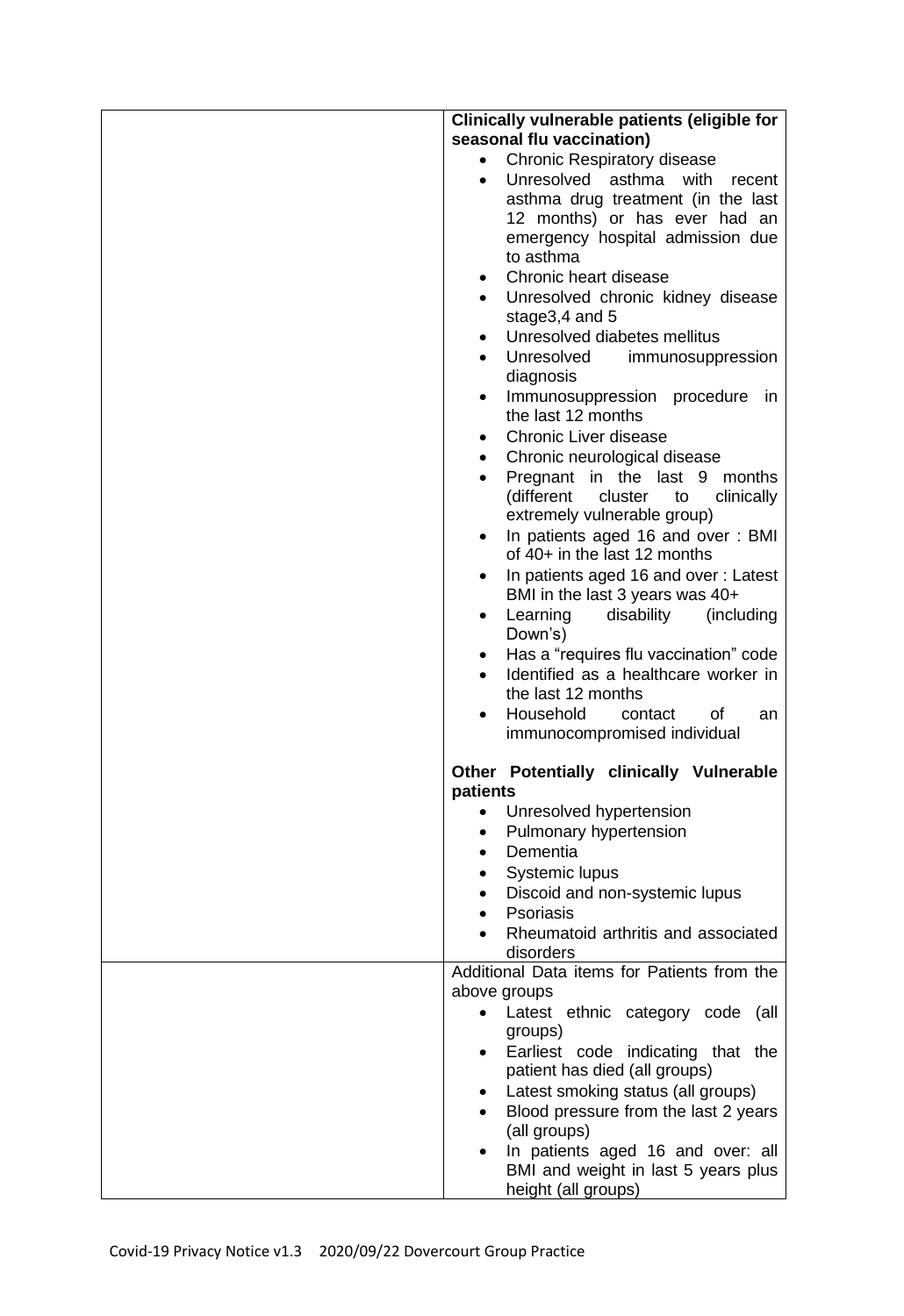| • IFCC-HbA1c in the last 2 years (for<br>diabetic patients in the flu group<br>only)                       |
|------------------------------------------------------------------------------------------------------------|
| COPD resolved<br>Latest<br>and<br>$\bullet$<br><b>COPD</b><br>admission codes<br>(for                      |
| Patients in the clinically extreme<br>vulnerable group only)                                               |
| • ACE inhibitors, ARBs and non-<br>steroidal anti-inflammatory drugs in<br>the last 12 months (all groups) |
| Latest asthma<br>emergency<br>$\bullet$                                                                    |
| asthma<br>admission codes (for                                                                             |
|                                                                                                            |
| patients in flu group only)                                                                                |
| • Asthma-related drug treatments in                                                                        |
| the last 12 months (for asthma                                                                             |
| patients in the flu group only)                                                                            |

The Secretary of State has directed NHS Digital to collect, process and analyse data in connection with COVID-19 to support the Secretary of State's response to COVID-19 and support various COVID-19 purposes set out in the COVID-19 Public Health Directions 2020, 17 March 2020 (COVID-19 Direction) (as amended) (COVID-19) Direction) and below. This enables NHS Digital to collect data and analyse and link the data for COVID-19 purposes with other data held by NHS Digital. The rationale for changing the data extraction is that the initial data collection was based on an existing specification for flu vaccination eligibility. This data extraction was then refined in order to more accurately reflect the patients who are clinically extremely vulnerable to COVID-19 and also to minimise the data we are collecting. A further refinement of the data extraction has taken place leading to the inclusion of new data being extracted. This will provide information to inform vaccination programmes. This General Practice Extraction

Service (GPES) data will be extracted weekly and be used to assist in producing a weekly update of the SPL. The objective of this collection is on an ongoing basis to identify patients registered at General Practices who may be: • clinically extremely vulnerable if they contract COVID-19 • at moderate or high risk of complications from flu or COVID-19. The data collected will be analysed and linked with other data NHS Digital or other organisations hold to identify: • a list of clinically extremely vulnerable patients who will be advised to take shielding measures to protect themselves. Advice given to these patients has been published by Public Health England and is available here: https://www.gov.uk/government/publications/guidance-on-shielding-and-protectingextremelyvulnerable-persons-from-covid-19/guidance-on-shielding-and-protectingextremelyvulnerable-persons-from-covid-19#what-do-we-mean-by-extremelyvulnerable • a list of patients at moderate or high risk of complications from flu to inform the flu call/recall vaccination programme.

Further information on the flu programme can be found here: [https://www.england.nhs.uk/wpcontent/uploads/2020/05/Letter\\_AnnualFlu\\_2020-](https://www.england.nhs.uk/wpcontent/uploads/2020/05/Letter_AnnualFlu_2020-21_20200805.pdf) [21\\_20200805.pdf](https://www.england.nhs.uk/wpcontent/uploads/2020/05/Letter_AnnualFlu_2020-21_20200805.pdf)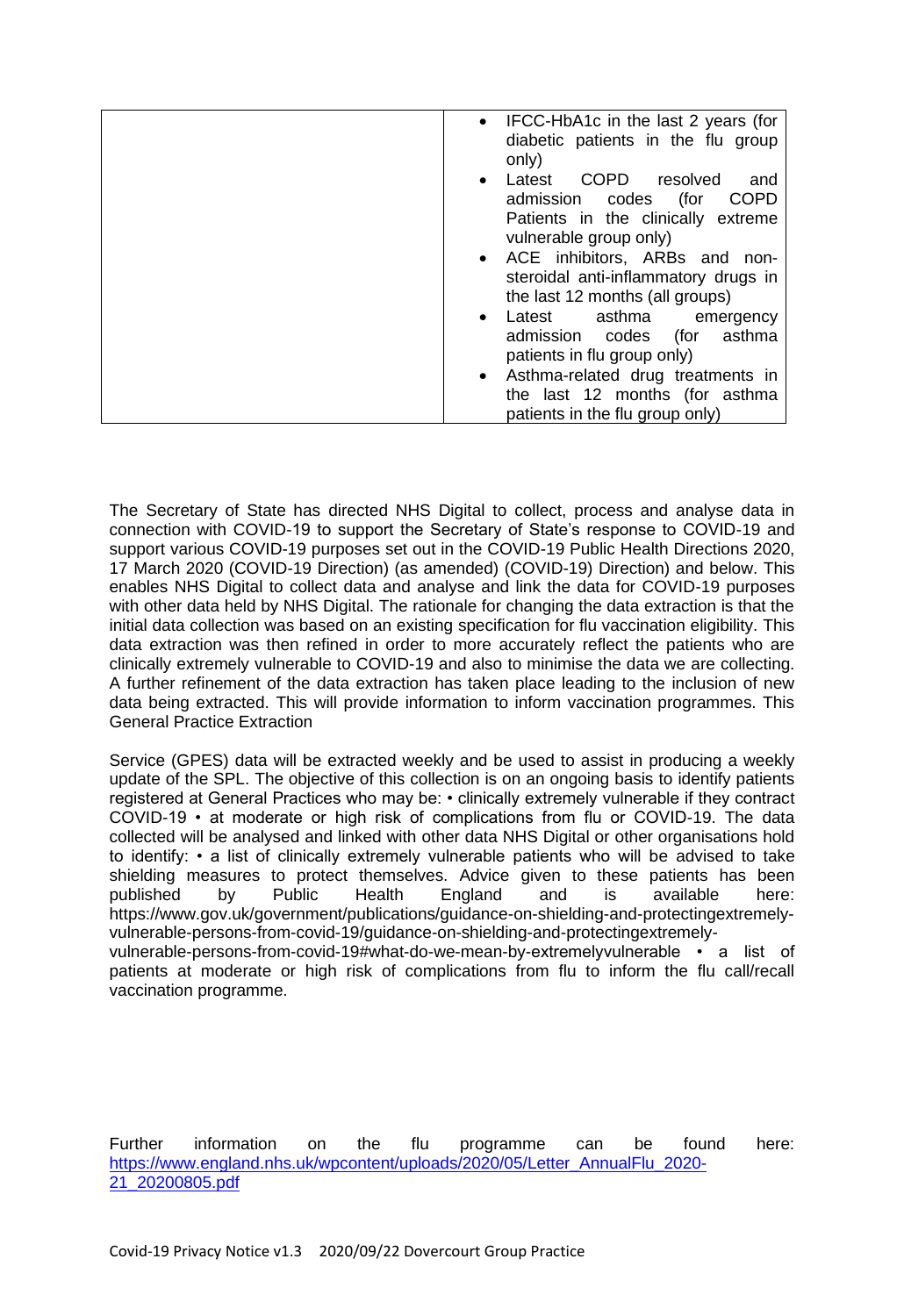The extract may also be used for future direct care purposes relating to the COVID-19 outbreak. The methodology NHS Digital has used to produce the SPL is explained in detail and is published on the NHS Digital SPL website page here:

https://digital.nhs.uk/coronavirus/shielded-patient-list Patients

added to the SPL will be contacted by post, email (and/or SMS message where this is necessary) by the NHS on behalf of the Chief Medical Officer, Chris Whitty, to:

• advise of the measures they can take to reduce their risk of contracting the virus and signpost them to the Extremely Vulnerable Persons service operated by gov.uk at <https://www.gov.uk/coronavirus-extremely-vulnerable>

• offer a flu vaccination or to contact non-responders who remain unvaccinated (as per NHS England specifications for the service). The SPL will also be used to inform GPs of their individual patients on the SPL, by flagging those patient records on GP patient record systems. The SPL will be shared with a variety of other organisations involved in the care and support of those patients and for planning, commissioning and research purposes associated with COVID-19. Full details of those with whom information has been shared can be found on the NHS Digital SPL website here:

[https://digital.nhs.uk/coronavirus/shielded-patient-list/distribution.](https://digital.nhs.uk/coronavirus/shielded-patient-list/distribution)

Requests by organisations to access record level data from this collection will be subject to Independent Group Advising on the Release of Data (IGARD) consideration. Data applicants will need to demonstrate they have a lawful basis to access the data for COVID-19 purposes.

### **Benefits of the collection**

Organisations, including Government, health and social care organisations need to access this vital data for a range of COVID-19 purposes, to help plan, monitor and manage the national response to the COVID-19 pandemic, which will help save lives. COVID-19 purposes for which this data may be analysed and used may include: • understanding COVID-19 and risks to public health, trends in COVID-19 and such risks, and controlling and preventing the spread of COVID-19 and such risks • identifying and understanding information about patients or potential patients with, or at risk of COVID-19, information about incidents of patient exposure to COVID-19 and the management of patients with or at risk of COVID-19 including: locating, contacting, screening, flagging and monitoring such patients and collecting information about and providing services in relation to testing, diagnosis, self-isolation, fitness to work, treatment, medical and social interventions and recovery from COVID19. Data will be analysed and linked to other data held by NHS Digital or held by other organisations to which access to the data is granted for COVID-19 purposes, through the process described above. Data will be collected nationally from all General Practices by NHS Digital every week. All requests to access this data will be through Data Access Request Service (DARS). This will significantly reduce the burden on General Practice at a time when demand on resources is high, enabling General Practice to focus on delivering health care and support to patients. It will also reduce compliance burden and risk for General Practice associated with sharing data and complying with the terms of the general legal notice issued under the National Health Service (Control of Patient Information Regulations) 2002 (COPI), which applies to General Practices Patients facing the greatest risk if they contract COVID-19 and/or are in the moderate to high risk of complications from flu:

• will be identified and known to health organisations

- will have a greater awareness of the recommended preventative shielding measures
- will be able to follow clear advice